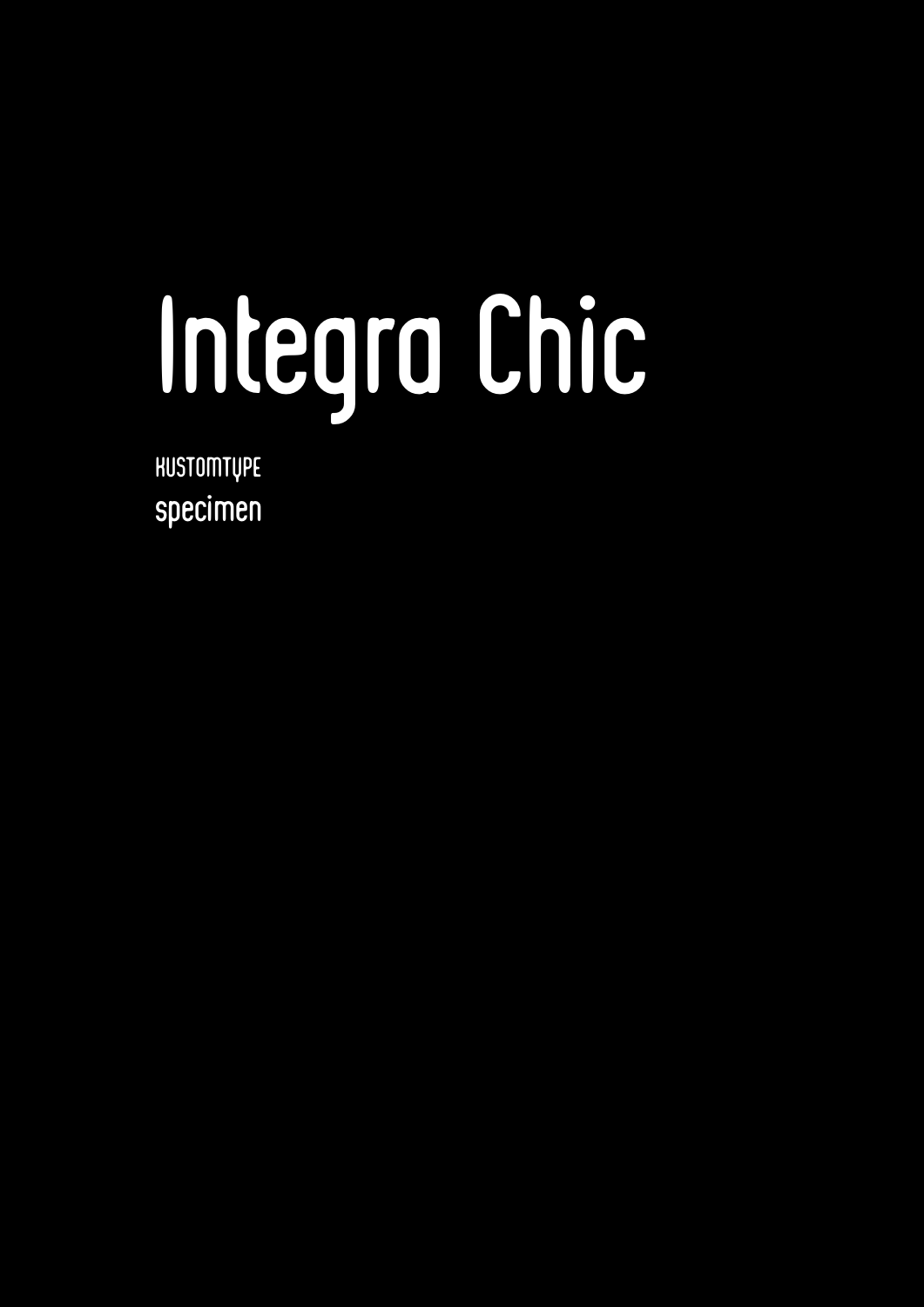

Thanks for showing interest in my professional typeface design.

Kustomtype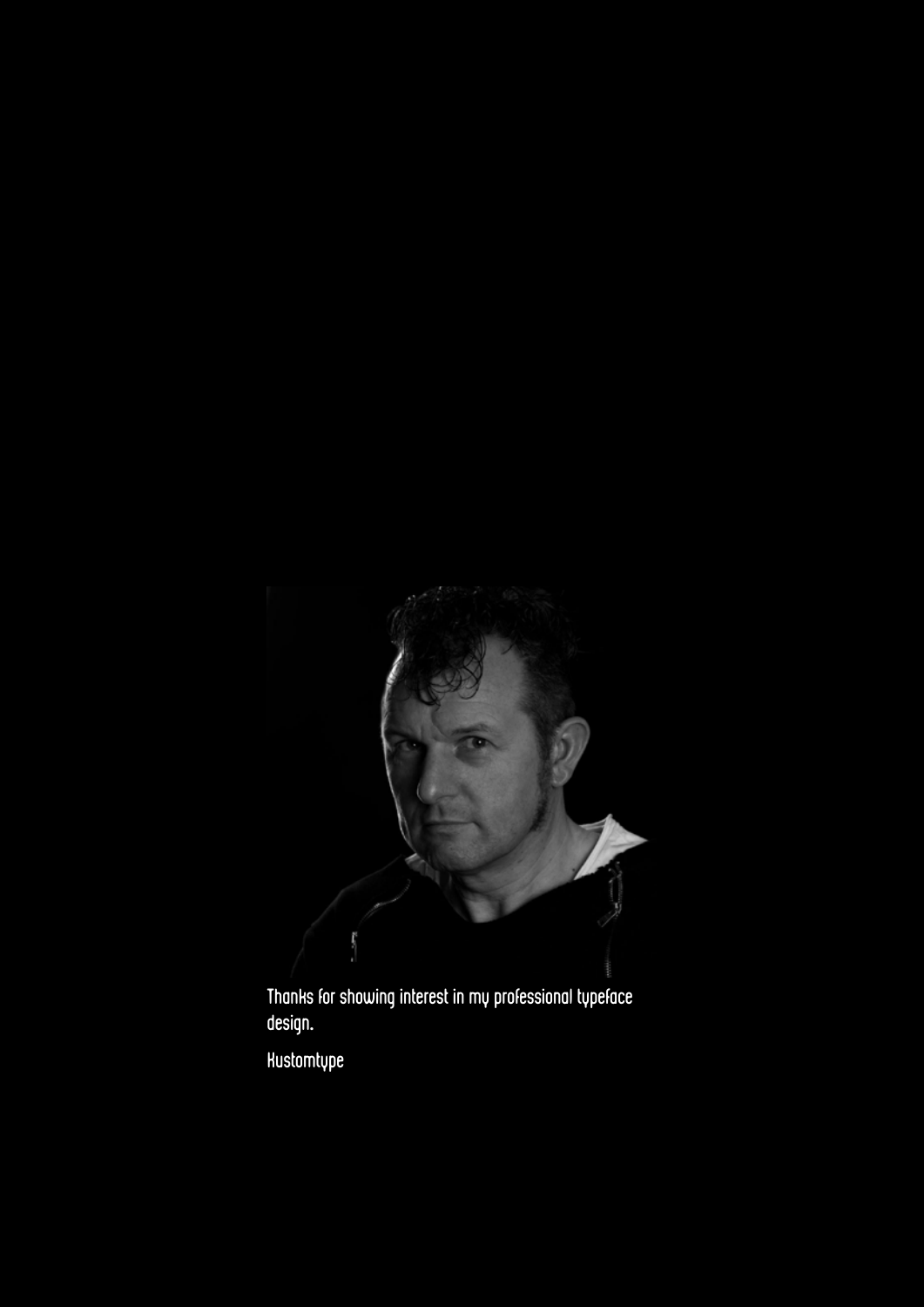Kustomtype is an independent type foundry based in Belgium, founded in 2011 by Coert De Decker Type Designer & Graphic Artist. Kustomtype Fonts are designed for logotype, packaging, posters, T-shirts, signage & design projects with a retro & vintage feel!

Each typeface in the Kustomtype Fonts Section shows a PDF specimen of the type family.

In 1983, comparatively speaking long before the computer era, I started my professional graphic design career as type cutter & stone carver assistant, which was manual business at that time. So I got in touch at an early age with all aspects of the entire creative typeface and graphic design spectrum, getting more and more passionately fond of it. Before that, at the age of 14 already, I started creating hand-drawn posters, flyers for gigs & parties, etc... especially for the rock or alternative music scene, a perfect and open-minded ambiance for developing one's sense of style and creativity - sometimes I still think back about these good old stressless days.

After several years of self-study I started my own company 'Artwerk' and set up Hustomtype as a very significant part of it. Kustomtype is a small type foundry based in Belgium, founded in 2011 by myself.

Thanks for showing interest in my professional typeface design.

**Hustomtupe**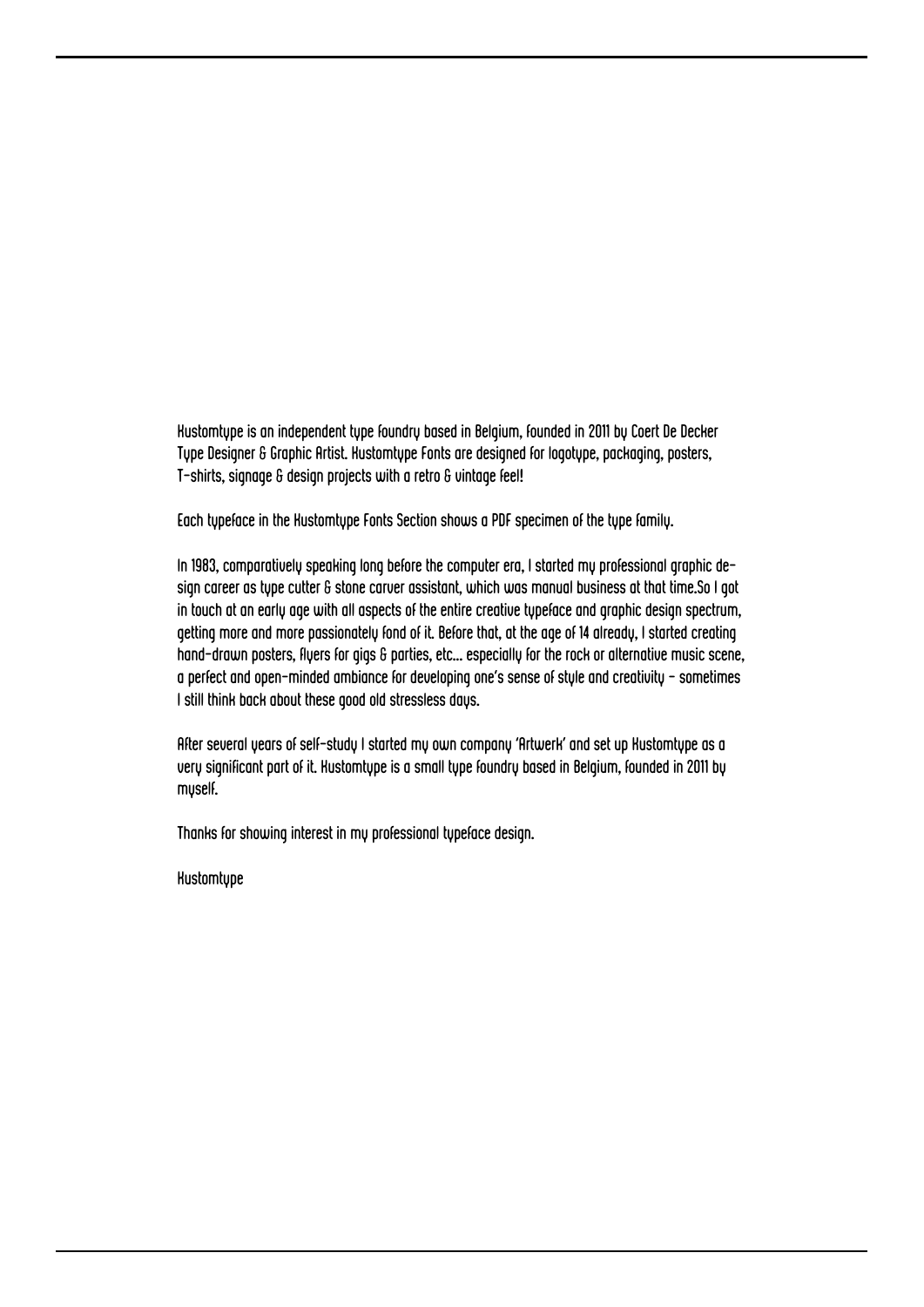## **COITOL Chi**

#### **About Integra Chic**

Integra Chic is a modern looking font in regular and oblique weight. The rounded & smooth finish provides it a warm appearance, making the Integra Chic typefaces nicer and nearbu.

The 'Integra Chic tupeface' is ideally suited for advertising and packaging, shirts, fashion, posters, editorial and publishing, logo, branding and creative industries, headers, headtext and billboards & screen design.

Integra Chic is teh perfect font for all your graphic work!

Open tupe & True Tupe font:

Hustomtupe's 'Integra Chic' font incl. 2 fonts, a regular and italic font.

'Integra Chic' contained 275 gluphs in each font, including Open Tupe variants that may only be accessible via Open Tupe-aware applications.

Tupographic features include Multiple Language Support.

Integra Chic - Regular - 10 pt

Language is the amber in which a thousand precious and subtle thoughts have been safely embedded and preserved. It has arrested 10,000 lightning flashes of genius which unless thus fixed and arrested might have been as bright, but would have also been as quickly passing and perishing as the lightning. Words convey the mental treasures of one period to the generations that follow; and laden with this, theur precious freight, they sail safely across qulfs of time in which empires have suffered shipwreck and the languages of common live have sunk into oblivivion. - Trench.

**ABCDEFGHIJKLMNOPORSTUVWXVZ** abcdefghijklmnopqrstuvwxyz 0123456789

ABCDEFGHIJKLMNOPORSTUVWXVZ abcdefghijklmnopgrstuvwxyzßfifl """;"«»∞\_--—-++@®©™∆ ádâäãåæçéèêëmmodôöõøæúùûüŲ ŔŔŔŔŔŔÆÇÉĔĔĔĨĨĨĨŇŎŎŎŎŎØŒÚÙŨŬŬ

Integra Chic - Italic - 10 pt

Language is the amber in which a thousand precious and subtle thoughts have been safely embedded and preserved. It has arrested 10,000 lightning flashes of genius which unless thus fixed and arrested might have been as bright, but would have also been as quickly passing and perishing as the lightning. Words convey the mental treasures of one period to the generations that follow; and laden with this, theur precious freight, they sail safely across qulfs of time in which empires have suffered shipwreck and the languages of common live have sunk into oblivivion. - Trench.

**ABCDEFGHIJHLMNOPORSTUVWXŲZ** abcdefqhijklmnopqrstuvwxyz 0123456789

**ABCDEFGHIJHLMNOPORSTUVWXUZ** abcdefghijklmnopgrstuvwxyzßfifl ¶§#\$£¥¤0123456789%‰¢°ºº=<+÷>µ¬±‴/¿?¡!&(/)[\}{|}\*.,:;... <sub>'',,,</sub>«»<sub>°-</sub>----+#@®©™∆ ádâäãåæçéèêëîîîñódôöõøæúùûüü ÁÀÂÄÃÅÆÇÉÈËËÎÎÎÑŐÒÔÖÕØŒÚÙÛÜÜ

## **ABCDEFGHIJKLMNOPORSTUVWXŲZ** abcdefghijklmnopgrstuvwxyz 0123456789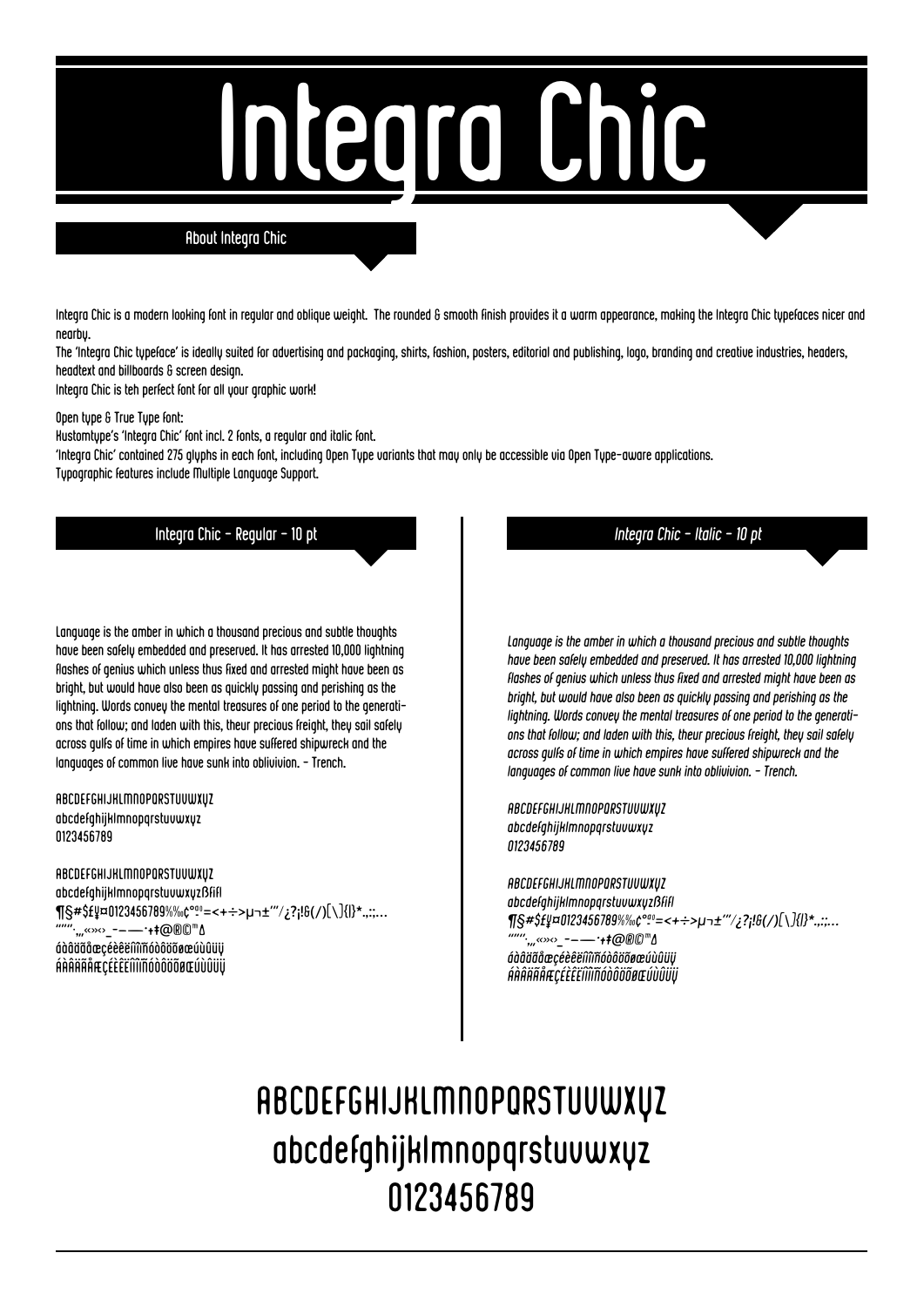6Pt.

Language is the amber in which a thousand precious and subtle thoughts have been safely embedded and preserved. It has arrested 10,000 lightning flashes of genius which unless thus fixed and arrested might have been as bright, but would have also<br>been as quickly passing and perishing as the lightning. Words convey the mental treasures of o that follow; and laden with this, theur precious freight, they sail safely across gulfs of time in which empires have suffered shipwreck and the languages of common live have sunk into oblivivion. - Trench.

#### 8Pt.

Language is the amber in which a thousand precious and subtle thoughts have been safely embedded and preserved. It has arrested 10,000 lightning flashes of genius which unless thus fixed and arrested might have been as bright, but would have also been as quickly passing and perishing as the lightning. Words convey the mental treasures of one period to the generations that follow; and laden with this, theur precious freight, they sail safely across gulfs of time in which empires have suffered shipwreck and the languages of common live have sunk into oblivivion. - Trench.

#### 10Pt.

Language is the amber in which a thousand precious and subtle thoughts have been safely embedded and preserved. It has arrested 10,000 lightning flashes of genius which unless thus fixed and arrested might have been as bright, but would have also been as quickly passing and perishing as the lightning. Words convey the mental treasures of one period to the generations that follow; and laden with this, theur precious freight, they sail safely across gulfs of time in which empires have suffered shipwreck and the languages of common live have sunk into oblivivion. - Trench.

#### 12Pt.

Language is the amber in which a thousand precious and subtle thoughts have been safely embedded and preserved. It has arrested 10,000 lightning flashes of genius which unless thus fixed and arrested might have been as bright, but would have also been as quickly passing and perishing as the lightning. Words convey the mental treasures of one period to the generations that follow; and laden with this, theur precious freight, they sail safely across gulfs of time in which empires have suffered shipwreck and the languages of common live have sunk into oblivivion. - Trench.

#### 14Pt.

Language is the amber in which a thousand precious and subtle thoughts have been safely embedded and preserved. It has arrested 10,000 lightning flashes of genius which unless thus fixed and arrested might have been as bright, but would have also been as quickly passing and perishing as the lightning. Words convey the mental treasures of one period to the generations that follow; and laden with this, theur precious freight, they sail safely across gulfs of time in which empires have suffered shipwreck and the languages of common live have sunk into oblivivion. - Trench.

ABCDEFGHIJKLMNOPQRSTUVWXYZ abcdefghijklmnopqrstuvwxyz 0123456789

#### *6Pt.*

*Language is the amber in which a thousand precious and subtle thoughts have been safely embedded and preserved. It has*  arrested 10,000 lightning flashes of genius which unless thus fixed and arrested might have been as bright, but would have also<br>been as quickly passing and perishing as the lightning. Words convey the mental treasures of o *that follow; and laden with this, theur precious freight, they sail safely across gulfs of time in which empires have suffered shipwreck and the languages of common live have sunk into oblivivion. - Trench.*

#### *8Pt.*

*Language is the amber in which a thousand precious and subtle thoughts have been safely embedded and preserved. It has arrested 10,000 lightning flashes of genius which unless thus fixed and arrested might have been as bright, but would have also been as quickly passing and perishing as the lightning. Words convey the mental treasures of one period to the generations that follow; and laden with this, theur precious freight, they sail safely across gulfs of time in which empires have suffered shipwreck and the languages of common live have sunk into oblivivion. - Trench.*

#### *10Pt.*

*Language is the amber in which a thousand precious and subtle thoughts have been safely embedded and preserved. It has arrested 10,000 lightning flashes of genius which unless thus fixed and arrested might have been as bright, but would have also been as quickly passing and perishing as the*  lightning. Words convey the mental treasures of one period to the generati*ons that follow; and laden with this, theur precious freight, they sail safely across gulfs of time in which empires have suffered shipwreck and the languages of common live have sunk into oblivivion. - Trench.*

#### *12Pt.*

*Language is the amber in which a thousand precious and subtle thoughts have been safely embedded and preserved. It has arrested 10,000 lightning flashes of genius which unless thus fixed and arrested might have been as bright, but would have also been as quickly passing and perishing as the lightning. Words convey the mental treasures of one period to the generations that follow; and laden with this, theur precious freight, they sail safely across gulfs of time in which empires have suffered shipwreck and the languages of common live have sunk into oblivivion. - Trench.*

#### *14Pt.*

*Language is the amber in which a thousand precious and subtle thoughts have been safely embedded and preserved. It has arrested 10,000 lightning flashes of genius which unless thus fixed and arrested might have been as bright, but would have also been as quickly passing and perishing as the lightning. Words convey the mental treasures of one period to the generations that follow; and laden with this, theur precious freight, they sail safely across gulfs of time in which empires have suffered shipwreck and the languages of common live have sunk into oblivivion. - Trench.*

*ABCDEFGHIJKLMNOPQRSTUVWXYZ abcdefghijklmnopqrstuvwxyz 0123456789*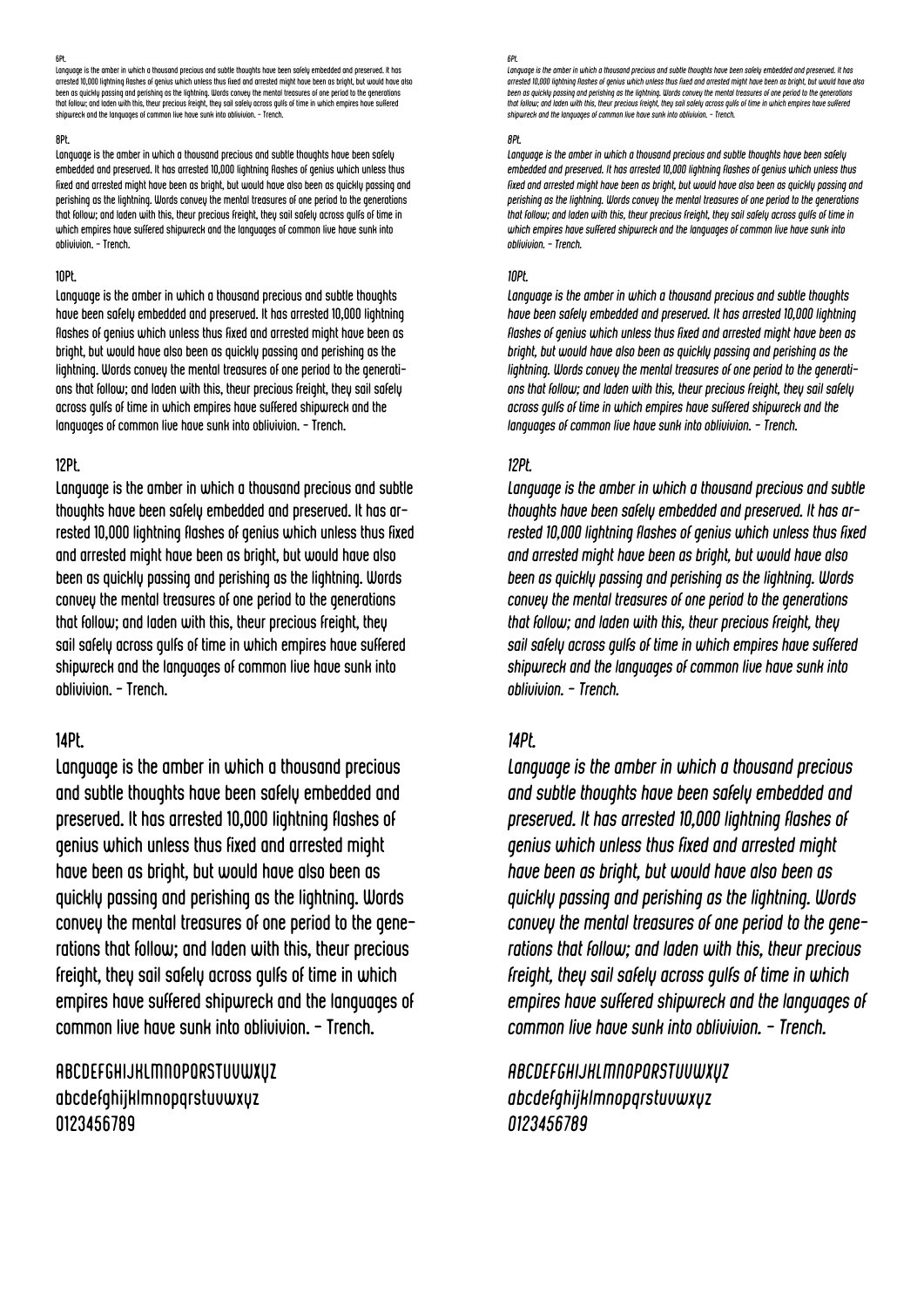## 30Pt.

Language is the amber in which a thousand precious and subtle thoughts have been safely embedded and preserved. It has arrested 10,000 lightning flashes of genius which unless thus fixed and arrested might have been as bright, but would have also been as quickly passing and perishing as the lightning. Words convey the mental treasures of one period to the generations that follow; and laden with this, theur precious freight, they sail safely across gulfs of time in which empires have suffered shipwreck and the languages of common live have sunk into oblivivion. - Trench.